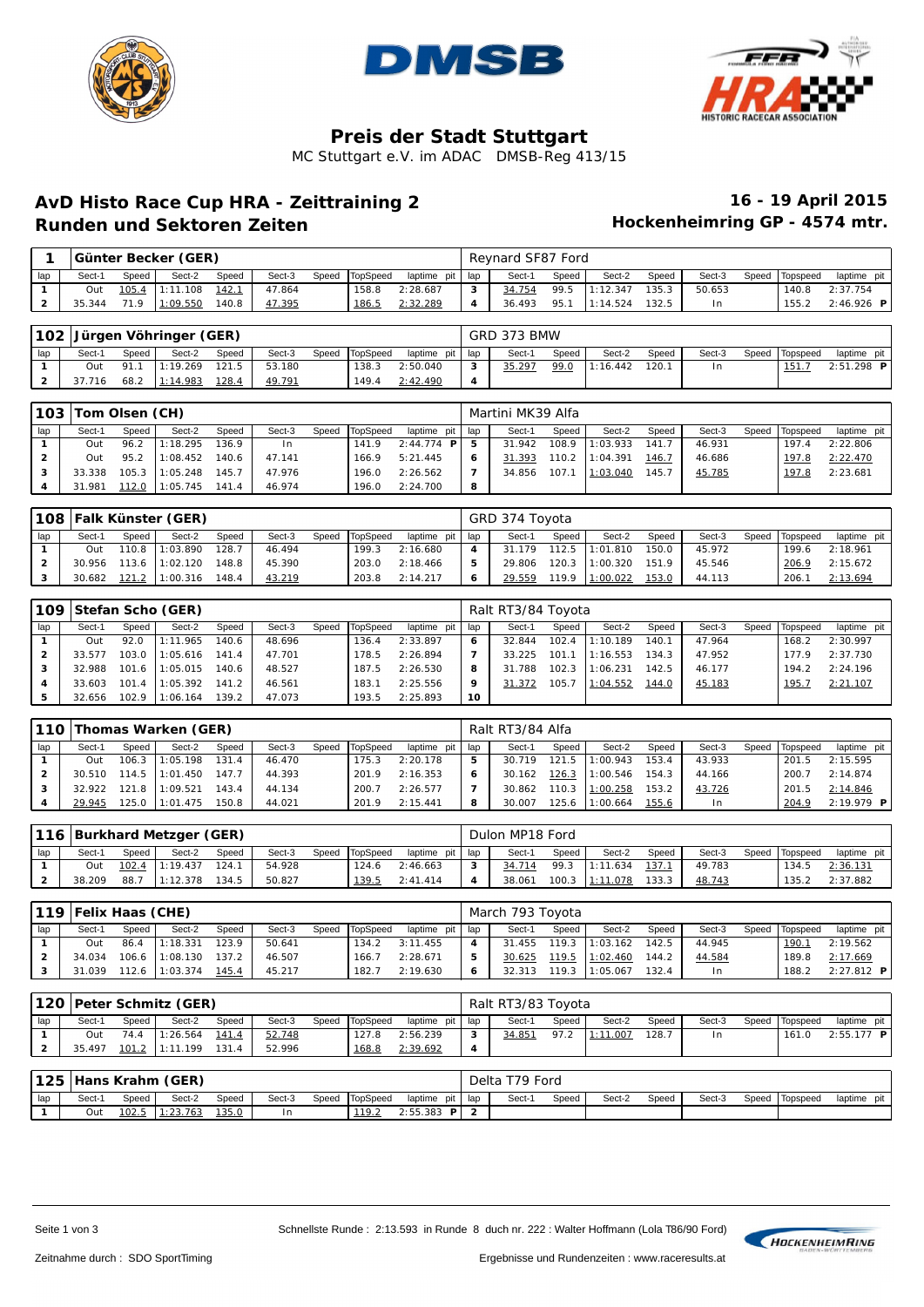





# **Preis der Stadt Stuttgart**

MC Stuttgart e.V. im ADAC DMSB-Reg 413/15

### **AvD Histo Race Cup HRA - Zeittraining 2 16 - 19 April 2015 Runden und Sektoren Zeiten**

|                |        |       | 126 Helmut Hess (GER) |       |        |       |          |             |     | Reynard SF88 Ford |       |                 |        |        |       |          |              |
|----------------|--------|-------|-----------------------|-------|--------|-------|----------|-------------|-----|-------------------|-------|-----------------|--------|--------|-------|----------|--------------|
| lap            | Sect-1 | Speed | Sect-2                | Speed | Sect-3 | Speed | TopSpeed | laptime pit | lap | Sect-1            | Speed | Sect-2          | Speed  | Sect-3 | Speed | Topspeed | laptime pit  |
|                | Out    | 100.4 | 1:05.681              | 146.3 | 45.345 |       | 184.3    | 2:20.121    | 4   | 30.863            | 103.2 | 1:02.733        | 147.3  | 44.927 |       | 200.0    | 2:18.523     |
| $\overline{2}$ |        |       |                       | 149.4 | 43.186 |       | 197.8    | 2:17.300    | 5   | 31.632            |       | 101.6 11:02.829 | 48.4   | 44.479 |       | 203.8    | 2:18.940     |
| з              | 145    | 106.6 | 1:04.269              | 147.5 | 44.074 |       | 175.0    | 2:19.488    | 6   | 31.024            | 110.4 | 1:03.624        | ' 48.4 | In.    |       | 199.3    | $2:35.432$ P |

|                |        |       | 140 Wilfried Steck (GER) |       |        |                |             |     | Revnard SF84 Ford |       |          |       |        |       |                 |             |
|----------------|--------|-------|--------------------------|-------|--------|----------------|-------------|-----|-------------------|-------|----------|-------|--------|-------|-----------------|-------------|
| lap            | Sect-1 | Speed | Sect-2                   | Speed | Sect-3 | Speed TopSpeed | laptime pit | lap | Sect-1            | Speed | Sect-2   | Speed | Sect-3 | Speed | <b>Topspeed</b> | laptime pit |
|                | Out    | 102.7 | 1:12.860                 | 139.2 | 52.019 | 125.4          | 2: 38.471   | 5   | 32.418            | 110.7 | 1:06.281 | 142.9 | 48.495 |       | 169.3           | 2:27.194    |
| $\overline{2}$ | 34.600 | 104.7 | 1:09.917                 | 141.9 | 48.254 | 156.5          | 2:32.771    | 6   | 41.652            | 96.9  | 1:20.491 | 111.8 | 56.440 |       | 145.9           | 2:58.583    |
| 3              | 33.982 |       | 101.5 11:12.249          | 114.8 | 48.449 | 143.0          | 2:34.680    |     | 31.841            | 11.3  | 1:04.307 | 146.9 | 45.634 |       | 193.2           | 2: 21.782   |
|                | 34.645 | 103.3 | 1:06.685                 | 142.5 | 47.419 | 168.8          | 2:28.749    | 8   | 41.054            | 88.0  | 1:21.767 | 118.4 | 58.384 |       | 114.9           | 3:01.205    |

|     |        |       | 145 Bernd Weber (GER) |       |        |       |                 |             |       | Estonia 25 Lada |       |          |       |        |       |          |             |
|-----|--------|-------|-----------------------|-------|--------|-------|-----------------|-------------|-------|-----------------|-------|----------|-------|--------|-------|----------|-------------|
| lap | Sect-1 | Speed | Sect-2                | Speed | Sect-3 | Speed | <b>TopSpeed</b> | laptime pit | I lap | Sect-1          | Speed | Sect-2   | Speed | Sect-3 | Speed | Topspeed | laptime pit |
|     | Out    | 91.5  | 1:14.173              | 131.  | 49.131 |       | 151.0           | 2:36.214    | 5     | 32.290          | 104.9 | 1:06.423 | 143.8 | 46.935 |       | 189.1    | 2:25.648    |
|     | 34.250 | 100.6 | 1:10.283              | 138.5 | 48.811 |       | 160.5           | 2: 33.344   | 6     | 33.988          | 109.9 | 1:05.922 | 144.8 | 47.472 |       | 176.8    | 2:27.382    |
|     | 33.742 | 100.2 | 1:09.269              | 140.7 | 48.582 |       | 180.0           | 2:31.593    | 7     | 32.464          | 105.3 | 1:04.766 | 142.9 | 47.640 |       | 194.6    | 2:24.870    |
|     | 33.274 | 106.1 | 1:07.971              | 142.7 | 47.138 |       | 182.1           | 2:28.383    | 8     | 31.860          | 108.  | 1:04.572 | 145.9 | 46.783 |       | 197.8    | 2: 23.215   |

|     |        |       | 153 Hartmut Kentgens (GER) |       |        |       |          |             |     | Elden PH10 Ford |       |          |       |          |       |          |             |
|-----|--------|-------|----------------------------|-------|--------|-------|----------|-------------|-----|-----------------|-------|----------|-------|----------|-------|----------|-------------|
| lap | Sect-1 | Speed | Sect-2                     | Speed | Sect-3 | Speed | TopSpeed | laptime pit | lap | Sect-1          | Speed | Sect-2   | Speed | Sect-3   | Speed | Topspeed | laptime pit |
|     | Out    | 91.6  | 1:24.517                   | 115.0 | 57.143 |       | 123.1    | 2:56.094    | 5   | 39.937          | 90.6  | 1:22.026 | 112.5 | 56.118   |       | 141.9    | 2:58.081    |
|     | 39.202 | 75.7  | 1:28.697                   | 113.0 | 56.562 |       | 137.6    | 3:04.461    | 6   | 37.661          | 90.8  | 1:18.610 | 111.7 | 55.278   |       | 154.     | 2:51.549    |
|     | 39.371 | 92.5  | 1:17.917                   | 110.8 | 54.795 |       | 145.2    | 2:52.083    |     | 39.242          | 88.3  | 1:22.163 | 1117  | 1:02.163 |       | 144.8    | 3:03.568    |
|     | 39.506 | 93.7  | 1:46.110                   | 107.6 | 57.546 |       | 138.6    | 3:23.162    | 8   |                 |       |          |       |          |       |          |             |

|     | 159 Bernado Meyer (ESP) |       |        |       |        |                |                   |                  | Van Diemen VD80 |       |        |       |        |                |                    |  |
|-----|-------------------------|-------|--------|-------|--------|----------------|-------------------|------------------|-----------------|-------|--------|-------|--------|----------------|--------------------|--|
| lap | Sect-1                  | Speed | Sect-2 | Speed | Sect-3 | Speed TopSpeed | laptime pit I lap |                  | Sect-1          | Speed | Sect-2 | Speed | Sect-3 | Speed Topspeed | laptime pit        |  |
|     | Out                     |       |        |       |        |                | 2:54.677          | $\boldsymbol{4}$ |                 |       |        |       |        |                | 2:38.233           |  |
|     |                         |       |        |       |        |                | 2: 55.321         | 5                |                 |       | 1n     |       | l n    |                | 10:04.396 <b>P</b> |  |
|     |                         |       |        |       |        |                | 2:57.252          | 6                |                 |       |        |       |        |                |                    |  |

|     |        |       | 222 Walter Hoffmann (GER) |       |        |                |             |        | Lola T86/90 Ford |       |          |       |        |       |          |              |
|-----|--------|-------|---------------------------|-------|--------|----------------|-------------|--------|------------------|-------|----------|-------|--------|-------|----------|--------------|
| lap | Sect-1 | Speed | Sect-2                    | Speed | Sect-3 | Speed TopSpeed | laptime pit | lap    | Sect-1           | Speed | Sect-2   | Speed | Sect-3 | Speed | Topspeed | laptime pit  |
|     | Out    | 93.1  | 1:06.209                  | 149.2 | 45.480 | 181.5          | 2:21.033    | 6      | Out              | 105.6 | 1:02.998 | 158.4 | 42.787 |       | 183.7    | 3:04.417     |
|     | 30.865 | 106.9 | 1:01.737                  | 153.8 | 43.720 | 208.5          | 2:16.322    |        | 30.312           | 111.9 | 1:00.454 | 155.2 | 42.976 |       | 210.9    | 2:13.742     |
|     | 30.815 |       | 108.2 1:02.173            | 156.5 | 43.273 | 183.4          | 2:16.261    | 8      | 29.643           | 114.4 | 1:00.763 | 154.9 | 43.187 |       | 204.5    | 2:13.593     |
|     | 30.244 | 107.4 | 1:02.313                  | 155.2 | 43.185 | 208.5          | 2:15.742    | 9      | 31.329           | 104.1 | 1:03.161 | 150.4 | $\ln$  |       | 190.1    | $2:22.905$ P |
| 5   | 30.842 | 107.0 | 1:01.886                  | 152.1 | In.    | 207.7          | 2:19.101    | P   10 |                  |       |          |       |        |       |          |              |

|                |        |       | 282 Marcel Biehl (GER) |       |        |       |          |             |     | Swift DB2 Ford |       |          |       |        |       |          |             |
|----------------|--------|-------|------------------------|-------|--------|-------|----------|-------------|-----|----------------|-------|----------|-------|--------|-------|----------|-------------|
| lap            | Sect-1 | Speed | Sect-2                 | Speed | Sect-3 | Speed | TopSpeed | laptime pit | lap | Sect-1         | Speed | Sect-2   | Speed | Sect-3 | Speed | Topspeed | laptime pit |
|                | Out    |       | $101.2$ 1:09.145       | 133.0 | 49.170 |       | 168.8    | 2:31.732    | 5   | 31.908         | 110.4 | : 05.610 | 137.9 | 45.686 |       | 187.5    | 2:23.204    |
| $\overline{2}$ | 34.031 | 98.   | 1:06.935               | 137.2 | 47.065 |       | 183.7    | 2:28.031    | 6   | 31.567         | 112.0 | 1:06.677 | 138.1 | 47.106 |       | 189.5    | 2:25.350    |
|                | 32.948 | 107.1 | 1:05.643               | 137.6 | 47.193 |       | 190.8    | 2:25.784    |     | 32.284         | 111.2 | 1:04.959 | 139.9 | 46.207 |       | 188.5    | 2:23.450    |
|                | 31.601 | 110.7 | 1:06.266               | 132.7 | 47.747 |       | 189. i   | 2:25.614    | 8   | 32.346         | 109.5 | : 05.174 | 140.4 | 45.457 |       | 188.8    | 2:22.977    |

|     |        |       | 289 Harald Schmeyer (GER) |       |        |                |               |     | Lola T492 Ford |       |          |       |        |                |              |
|-----|--------|-------|---------------------------|-------|--------|----------------|---------------|-----|----------------|-------|----------|-------|--------|----------------|--------------|
| lap | Sect-1 | Speed | Sect-2                    | Speed | Sect-3 | Speed TopSpeed | laptime pit I | lap | Sect-1         | Speed | Sect-2   | Speed | Sect-3 | Speed Topspeed | laptime pit  |
|     | Out    | 92.5  | 11:13.400                 | 133.3 | 51.681 | 150.0          | 2:37.165      | 3   | 36.659         | 92.6  | 1:06.628 | 135.3 | 1n     | 184.3          | $2:36.548$ P |
|     | 35.823 | 98.2  | 1:09.078                  | 133.7 | 51.107 | 171.7          | 2:36.008      | 4   |                |       |          |       |        |                |              |

|     |        |       | 292   Kevin Overman (GBR) |       |        |                |               |                    | Royale RP37 Ford |       |          |       |        |       |          |              |
|-----|--------|-------|---------------------------|-------|--------|----------------|---------------|--------------------|------------------|-------|----------|-------|--------|-------|----------|--------------|
| lap | Sect-1 | Speed | Sect-2                    | Speed | Sect-3 | Speed TopSpeed | laptime pit I | 'lap               | Sect-1           | Speed | Sect-2   | Speed | Sect-3 | Speed | Topspeed | laptime pit  |
|     | Out    | 98.0  | . 12.586                  | 32.2  | 50.559 | 162.           | 2:37.598      | $\mathcal{P}$<br>∼ | 47.520           | 82.8  | : 25.128 | 106.3 |        |       | 108.7    | $3:17.338$ P |

|     |        |       | 596 Martin Hörter (GER) |       |        |                |                   |                         | Lola T590 Ford |       |                     |       |        |                |                  |
|-----|--------|-------|-------------------------|-------|--------|----------------|-------------------|-------------------------|----------------|-------|---------------------|-------|--------|----------------|------------------|
| lap | Sect-1 | Speed | Sect-2                  | Speed | Sect-3 | Speed TopSpeed | laptime pit I lap |                         | Sect-1         | Speed | Sect-2              | Speed | Sect-3 | Speed Topspeed | laptime pit      |
|     | Out    | 78.8  | 1:32.030                | 128.9 | 50.891 | 130.8          | 2:55.103          | $\overline{\mathbf{4}}$ | 32.119         |       | 93.3 1:11.089 138.5 |       | 48.924 | 180.9          | 2:32.132         |
|     |        |       | 35.392 91.9 1:10.056    | 130.9 | 48.723 |                | 157.0 2:34.171    | - 5                     |                |       |                     |       | 46.261 | 188.5          | <u> 2:23.913</u> |